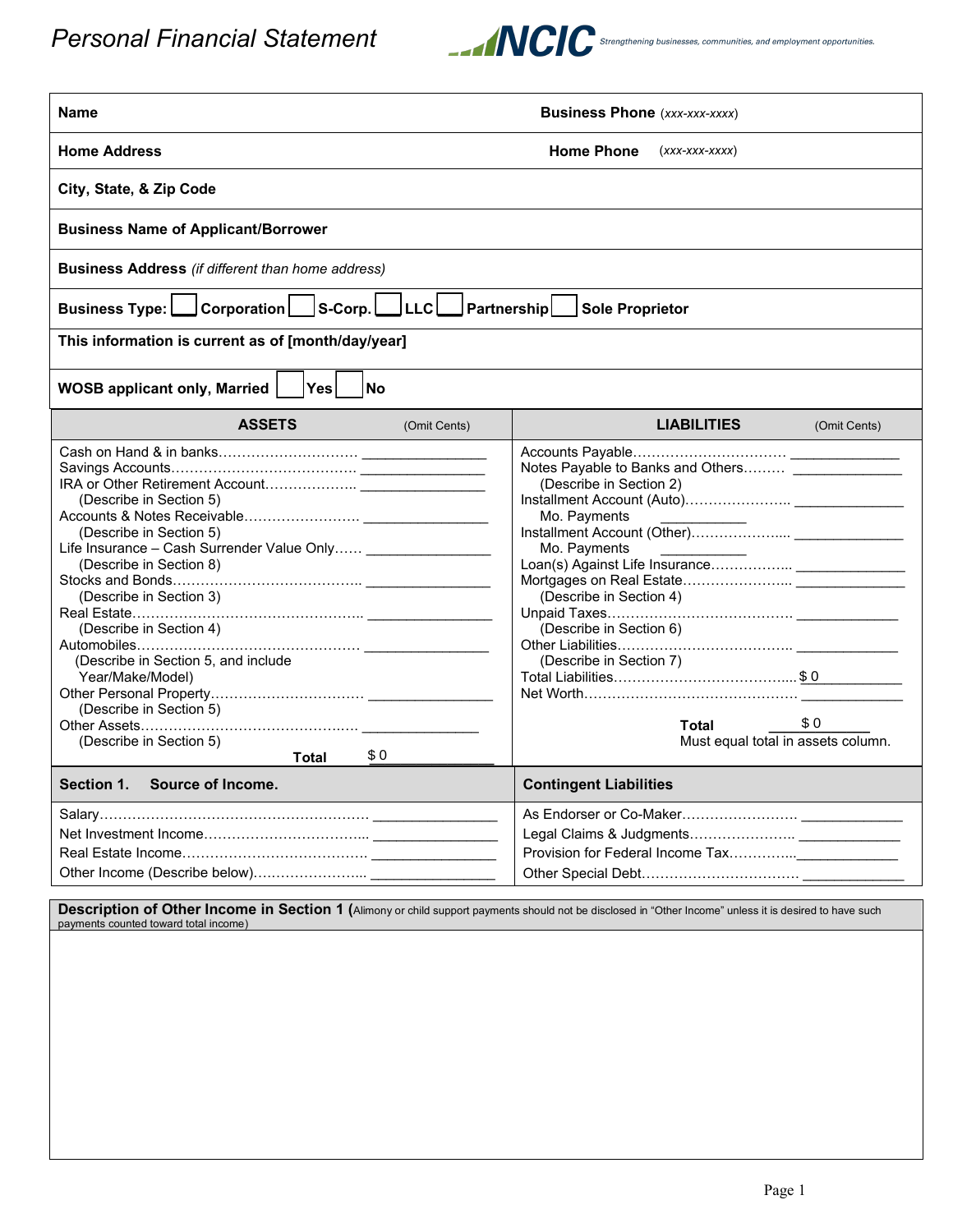| <b>Names and Addresses of</b><br>Noteholder(s)                                                                                                                                                                            |  | <b>Original</b><br><b>Balance</b> |                   | <b>Current</b><br><b>Balance</b> | <b>Payment</b><br><b>Amount</b> | <b>Frequency</b><br>(monthly, etc.)              |  | <b>How Secured or Endorsed</b><br><b>Type of Collateral</b> |                    |
|---------------------------------------------------------------------------------------------------------------------------------------------------------------------------------------------------------------------------|--|-----------------------------------|-------------------|----------------------------------|---------------------------------|--------------------------------------------------|--|-------------------------------------------------------------|--------------------|
|                                                                                                                                                                                                                           |  |                                   |                   |                                  |                                 |                                                  |  |                                                             |                    |
|                                                                                                                                                                                                                           |  |                                   |                   |                                  |                                 |                                                  |  |                                                             |                    |
|                                                                                                                                                                                                                           |  |                                   |                   |                                  |                                 |                                                  |  |                                                             |                    |
| Section 3. Stocks and Bonds. (Use attachments if necessary. Each attachment must be identified as part of this statement and signed.)                                                                                     |  |                                   |                   |                                  |                                 |                                                  |  |                                                             |                    |
| <b>Number of Shares</b>                                                                                                                                                                                                   |  | <b>Name of Securities</b>         |                   | Cost                             |                                 | <b>Market Value</b><br><b>Quotation/Exchange</b> |  | Date of<br><b>Quotation/Exchange</b>                        | <b>Total Value</b> |
|                                                                                                                                                                                                                           |  |                                   |                   |                                  |                                 |                                                  |  |                                                             |                    |
|                                                                                                                                                                                                                           |  |                                   |                   |                                  |                                 |                                                  |  |                                                             |                    |
| Section 4. Real Estate Owned. (List each parcel separately. Use attachment if necessary. Each attachment must be identified as a part of this statement                                                                   |  |                                   |                   |                                  |                                 |                                                  |  |                                                             |                    |
| and signed.)                                                                                                                                                                                                              |  |                                   |                   |                                  |                                 |                                                  |  |                                                             |                    |
| Type of Real Estate (e.g.<br>Primary Residence, Other<br>Residence, Rental Property,<br>Land, etc.)                                                                                                                       |  |                                   | <b>Property A</b> |                                  |                                 | <b>Property B</b>                                |  |                                                             | <b>Property C</b>  |
| Address                                                                                                                                                                                                                   |  |                                   |                   |                                  |                                 |                                                  |  |                                                             |                    |
| Date Purchased                                                                                                                                                                                                            |  |                                   |                   |                                  |                                 |                                                  |  |                                                             |                    |
| <b>Original Cost</b>                                                                                                                                                                                                      |  |                                   |                   |                                  |                                 |                                                  |  |                                                             |                    |
| <b>Present Market Value</b>                                                                                                                                                                                               |  |                                   |                   |                                  |                                 |                                                  |  |                                                             |                    |
| Name & Address of<br>Mortgage Holder                                                                                                                                                                                      |  |                                   |                   |                                  |                                 |                                                  |  |                                                             |                    |
| Mortgage Account Number                                                                                                                                                                                                   |  |                                   |                   |                                  |                                 |                                                  |  |                                                             |                    |
| Mortgage Balance                                                                                                                                                                                                          |  |                                   |                   |                                  |                                 |                                                  |  |                                                             |                    |
| Amount of Payment per<br>Month/Year                                                                                                                                                                                       |  |                                   |                   |                                  |                                 |                                                  |  |                                                             |                    |
| <b>Status of Mortgage</b>                                                                                                                                                                                                 |  |                                   |                   |                                  |                                 |                                                  |  |                                                             |                    |
| Section 5. Other Personal Property and Other Assets. (Describe, and, if any is pledged as security, state name and address of lien<br>holder, amount of lien, terms of payment and, if delinquent, describe delinquency.) |  |                                   |                   |                                  |                                 |                                                  |  |                                                             |                    |
|                                                                                                                                                                                                                           |  |                                   |                   |                                  |                                 |                                                  |  |                                                             |                    |
|                                                                                                                                                                                                                           |  |                                   |                   |                                  |                                 |                                                  |  |                                                             |                    |
|                                                                                                                                                                                                                           |  |                                   |                   |                                  |                                 |                                                  |  |                                                             |                    |